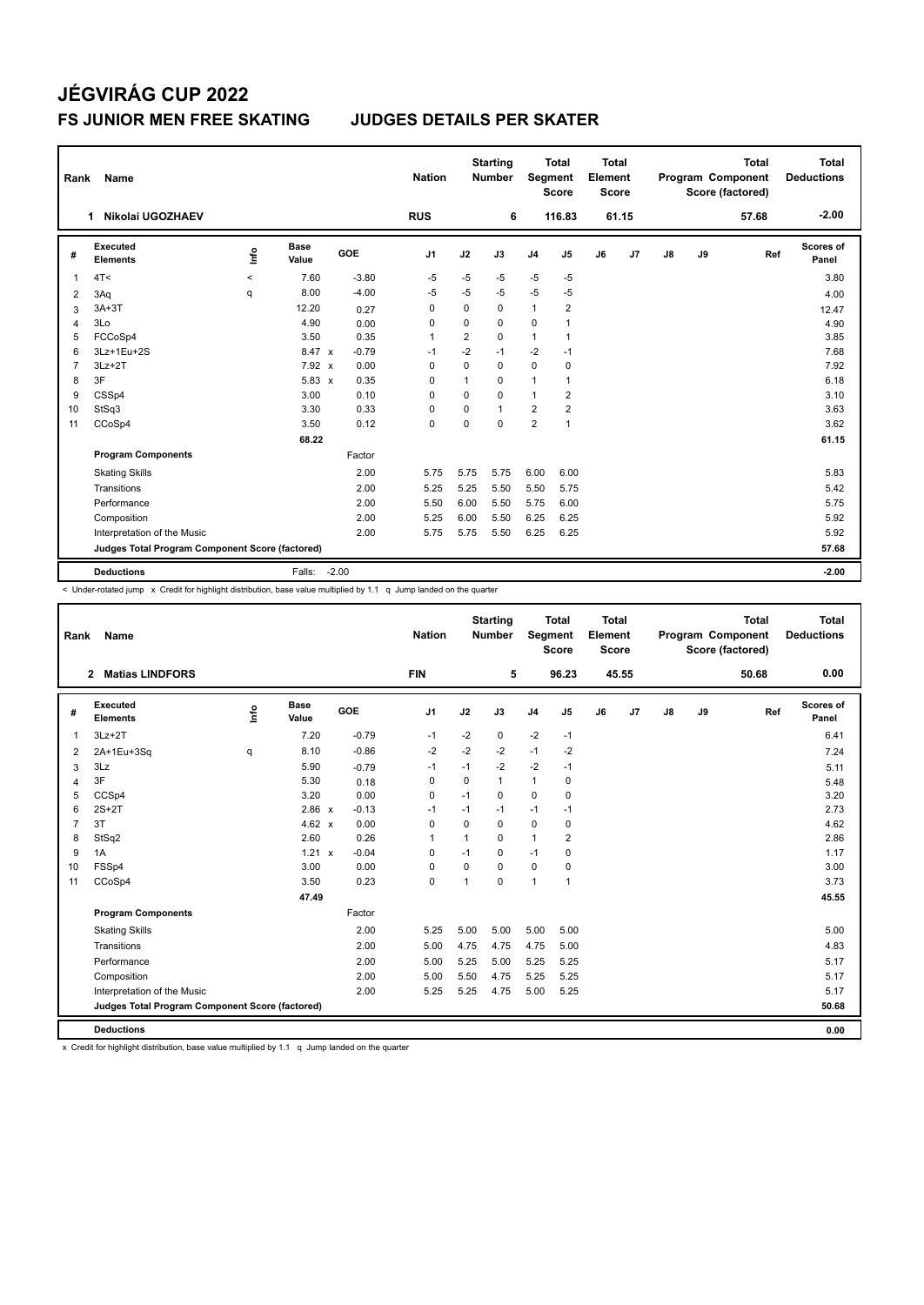# **JÉGVIRÁG CUP 2022 FS JUNIOR MEN FREE SKATING JUDGES DETAILS PER SKATER**

| Rank           | Name                                            |      |                      |            |         | <b>Nation</b>  |             | <b>Starting</b><br><b>Number</b> |                | Total<br>Segment<br><b>Score</b> | Total<br>Element<br><b>Score</b> |       |    |    | <b>Total</b><br>Program Component<br>Score (factored) | Total<br><b>Deductions</b> |
|----------------|-------------------------------------------------|------|----------------------|------------|---------|----------------|-------------|----------------------------------|----------------|----------------------------------|----------------------------------|-------|----|----|-------------------------------------------------------|----------------------------|
|                | 3 Kyrylo MARSAK                                 |      |                      |            |         | <b>UKR</b>     |             | 4                                |                | 88.21                            |                                  | 43.23 |    |    | 45.98                                                 | $-1.00$                    |
| #              | Executed<br><b>Elements</b>                     | ١nf٥ | <b>Base</b><br>Value | <b>GOE</b> |         | J <sub>1</sub> | J2          | J3                               | J <sub>4</sub> | J <sub>5</sub>                   | J6                               | J7    | J8 | J9 | Ref                                                   | Scores of<br>Panel         |
| 1              | 3A                                              |      | 8.00                 |            | $-4.00$ | $-5$           | $-5$        | $-5$                             | $-5$           | $-5$                             |                                  |       |    |    |                                                       | 4.00                       |
| 2              | 3Lz                                             |      | 5.90                 |            | 0.20    | $\Omega$       | 1           | $\Omega$                         | $\mathbf{1}$   | 0                                |                                  |       |    |    |                                                       | 6.10                       |
| 3              | 2Lo                                             |      | 1.70                 |            | 0.00    | 0              | $-1$        | 0                                | $\mathbf 0$    | 0                                |                                  |       |    |    |                                                       | 1.70                       |
| 4              | CCSp3                                           |      | 2.80                 |            | 0.09    | 0              | $\mathbf 0$ | $\mathbf 0$                      | $\mathbf{1}$   | 1                                |                                  |       |    |    |                                                       | 2.89                       |
| 5              | $3Lz + 2T$                                      |      | 7.20                 |            | 0.20    | 0              | 1           | $\mathbf 0$                      | $\mathbf{1}$   | 0                                |                                  |       |    |    |                                                       | 7.40                       |
| 6              | 3Fe+1Eu+2S                                      | e    | 6.64 x               |            | $-1.13$ | -3             | $-3$        | $-3$                             | $-2$           | $-2$                             |                                  |       |    |    |                                                       | 5.51                       |
| $\overline{7}$ | FSSp4                                           |      | 3.00                 |            | 0.20    | 0              | 1           | 0                                | $\mathbf{1}$   | 1                                |                                  |       |    |    |                                                       | 3.20                       |
| 8              | $3Lo+2T$                                        |      | $6.82 \times$        |            | 0.00    | $\Omega$       | $\Omega$    | $\Omega$                         | $\mathbf{1}$   | 0                                |                                  |       |    |    |                                                       | 6.82                       |
| 9              | 1A                                              |      | 1.21 x               |            | 0.00    | $\mathbf 0$    | $-2$        | $\Omega$                         | $\mathbf 0$    | $\mathbf 0$                      |                                  |       |    |    |                                                       | 1.21                       |
| 10             | StSq2                                           |      | 2.60                 |            | 0.00    | 0              | $-1$        | $\Omega$                         | $\mathbf 0$    | 0                                |                                  |       |    |    |                                                       | 2.60                       |
| 11             | CCoSp1                                          |      | 2.00                 |            | $-0.20$ | $-1$           | $-1$        | $-3$                             | $\mathbf 0$    | $-1$                             |                                  |       |    |    |                                                       | 1.80                       |
|                |                                                 |      | 47.87                |            |         |                |             |                                  |                |                                  |                                  |       |    |    |                                                       | 43.23                      |
|                | <b>Program Components</b>                       |      |                      | Factor     |         |                |             |                                  |                |                                  |                                  |       |    |    |                                                       |                            |
|                | <b>Skating Skills</b>                           |      |                      |            | 2.00    | 5.00           | 4.75        | 5.00                             | 4.75           | 4.75                             |                                  |       |    |    |                                                       | 4.83                       |
|                | Transitions                                     |      |                      |            | 2.00    | 4.50           | 4.25        | 4.50                             | 4.50           | 4.25                             |                                  |       |    |    |                                                       | 4.42                       |
|                | Performance                                     |      |                      |            | 2.00    | 4.75           | 4.50        | 4.75                             | 4.25           | 4.50                             |                                  |       |    |    |                                                       | 4.58                       |
|                | Composition                                     |      |                      |            | 2.00    | 4.50           | 5.00        | 4.75                             | 4.50           | 4.50                             |                                  |       |    |    |                                                       | 4.58                       |
|                | Interpretation of the Music                     |      |                      |            | 2.00    | 4.50           | 4.50        | 4.75                             | 4.75           | 4.50                             |                                  |       |    |    |                                                       | 4.58                       |
|                | Judges Total Program Component Score (factored) |      |                      |            |         |                |             |                                  |                |                                  |                                  |       |    |    |                                                       | 45.98                      |
|                | <b>Deductions</b>                               |      | Falls: -1.00         |            |         |                |             |                                  |                |                                  |                                  |       |    |    |                                                       | $-1.00$                    |

x Credit for highlight distribution, base value multiplied by 1.1 e Wrong edge

| Rank           | <b>Name</b>                                     |         |                      |            | <b>Nation</b>  |             | <b>Starting</b><br><b>Number</b> | Segment        | <b>Total</b><br><b>Score</b> | <b>Total</b><br>Element<br><b>Score</b> |       |               |    | <b>Total</b><br>Program Component<br>Score (factored) | <b>Total</b><br><b>Deductions</b> |
|----------------|-------------------------------------------------|---------|----------------------|------------|----------------|-------------|----------------------------------|----------------|------------------------------|-----------------------------------------|-------|---------------|----|-------------------------------------------------------|-----------------------------------|
|                | 4 Daniel KORABELNIK                             |         |                      |            | <b>LTU</b>     |             | 3                                |                | 70.10                        |                                         | 33.44 |               |    | 36.66                                                 | 0.00                              |
| #              | <b>Executed</b><br><b>Elements</b>              | lnfo    | <b>Base</b><br>Value | <b>GOE</b> | J <sub>1</sub> | J2          | J3                               | J <sub>4</sub> | J5                           | J6                                      | J7    | $\mathsf{J}8$ | J9 | Ref                                                   | Scores of<br>Panel                |
| $\overline{1}$ | 2A                                              |         | 3.30                 | $-0.11$    | $-1$           | $\mathbf 0$ | $-1$                             | $\pmb{0}$      | $\mathbf 0$                  |                                         |       |               |    |                                                       | 3.19                              |
| 2              | 3T                                              |         | 4.20                 | 0.00       | $\mathbf 0$    | $\Omega$    | $\Omega$                         | $\mathbf 0$    | $\mathbf 0$                  |                                         |       |               |    |                                                       | 4.20                              |
| 3              | 2F                                              |         | 1.80                 | 0.00       | 0              | 0           | 0                                | $\mathbf 0$    | 0                            |                                         |       |               |    |                                                       | 1.80                              |
| $\overline{4}$ | 3T<+REP                                         | $\prec$ | 2.35                 | $-1.68$    | -5             | $-4$        | $-5$                             | $-5$           | $-5$                         |                                         |       |               |    |                                                       | 0.67                              |
| 5              | FSSp4                                           |         | 3.00                 | 0.00       | $\mathbf 0$    | $\Omega$    | $\Omega$                         | $\mathbf 0$    | $\mathbf 0$                  |                                         |       |               |    |                                                       | 3.00                              |
| 6              | StSq2                                           |         | 2.60                 | 0.00       | 0              | 1           | 0                                | $-1$           | 0                            |                                         |       |               |    |                                                       | 2.60                              |
| $\overline{7}$ | $2A+2Lo$                                        |         | $5.50 \times$        | $-0.99$    | -3             | $-3$        | $-4$                             | $-3$           | $-3$                         |                                         |       |               |    |                                                       | 4.51                              |
| 8              | CCoSp2                                          |         | 2.50                 | $-0.25$    | $-1$           | $-1$        | $-1$                             | $-1$           | 0                            |                                         |       |               |    |                                                       | 2.25                              |
| 9              | 2Lz+2T+2Lo                                      |         | 5.61 x               | $-0.14$    | $-1$           | $-2$        | $\Omega$                         | $-1$           | 0                            |                                         |       |               |    |                                                       | 5.47                              |
| 10             | $2Lz+2T$                                        |         | $3.74 \times$        | $-0.14$    | $-1$           | $-1$        | $-1$                             | 0              | 0                            |                                         |       |               |    |                                                       | 3.60                              |
| 11             | CCS <sub>p2</sub>                               |         | 2.30                 | $-0.15$    | $-1$           | $-2$        | 0                                | $-1$           | 0                            |                                         |       |               |    |                                                       | 2.15                              |
|                |                                                 |         | 36.90                |            |                |             |                                  |                |                              |                                         |       |               |    |                                                       | 33.44                             |
|                | <b>Program Components</b>                       |         |                      | Factor     |                |             |                                  |                |                              |                                         |       |               |    |                                                       |                                   |
|                | <b>Skating Skills</b>                           |         |                      | 2.00       | 3.75           | 3.75        | 3.75                             | 4.00           | 4.00                         |                                         |       |               |    |                                                       | 3.83                              |
|                | Transitions                                     |         |                      | 2.00       | 3.50           | 3.50        | 3.25                             | 3.50           | 3.75                         |                                         |       |               |    |                                                       | 3.50                              |
|                | Performance                                     |         |                      | 2.00       | 3.75           | 3.50        | 3.50                             | 3.75           | 3.75                         |                                         |       |               |    |                                                       | 3.67                              |
|                | Composition                                     |         |                      | 2.00       | 3.75           | 3.75        | 3.75                             | 3.50           | 4.00                         |                                         |       |               |    |                                                       | 3.75                              |
|                | Interpretation of the Music                     |         |                      | 2.00       | 3.50           | 3.25        | 3.50                             | 3.75           | 4.00                         |                                         |       |               |    |                                                       | 3.58                              |
|                | Judges Total Program Component Score (factored) |         |                      |            |                |             |                                  |                |                              |                                         |       |               |    |                                                       | 36.66                             |
|                | <b>Deductions</b>                               |         |                      |            |                |             |                                  |                |                              |                                         |       |               |    |                                                       | 0.00                              |

< Under-rotated jump x Credit for highlight distribution, base value multiplied by 1.1 REP Jump repetition